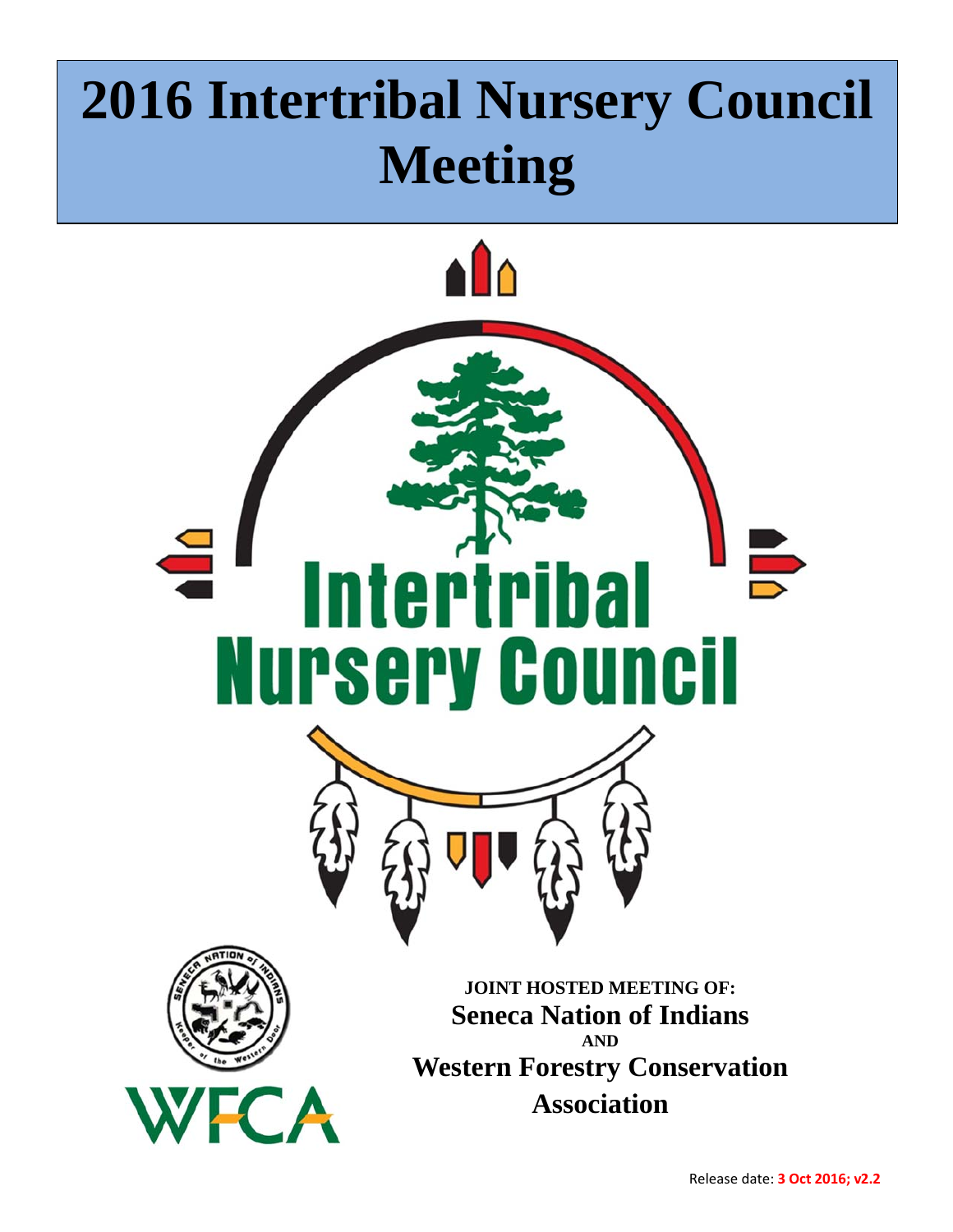## **2016 Intertribal Nursery Council Annual Meeting**

**HOSTED BY: Seneca NaƟon of Indians**

**with: Western Forestry & Conservation Association & USDA** 

## **Forest Service**



#### **Annual meeƟng and Workshop:**

2016 marks the 16<sup>th</sup> annual Intertribal Nursery Council (INC) meeting. We are pleased to announce this year's gathering will be hosted by the Seneca NaƟon of Indians. The event will be held **12‐13 Oct**, in **Buffalo, New York**.

#### **Tour and Dinner**

Tours are slated for the agenda and will include a visit to some restoration sites near Buffalo, the Seneca Nation of Indians (SNI) Territory, as well as Niagara Falls. We are planning a traditional-style dinner from the host tribe on **Wednesday** evening (12 Oct).

#### **LocaƟon and Lodging**

Activities and lodging will take place at the **Embassy Suites** in downtown Buffalo, New York (located at 200 Delaware Ave, Buffalo, NY 14202). Rates are \$129 +tax and include hot breakfast and complimentary evening reception. Rate expires 26 September. Airport shuttle available from 7am to 10 pm with special conference rate of \$5 one way (call for airport pickup: 716-842-1000). Conference parking rate is \$10/day. Use group code "UFS" to get the room rate online:

http://embassysuites3.hilton.com/en/hotels/new-york/embassy-suites-by-hilton-buffalo-BUFESES/index.html

Additional lodging is available at the downtown **Hampton Inn and Suites** (next door to the Embassy). Rates are \$107+tax and include continental breakfast. Rate expires 1 October. No airport transportation available. Free parking. Call (716-855-2223 or 1-800-426-7866) and mention special room rate code "UFS" or use this website: http:// tinyurl.com/WesternForestry-Conservation

#### **Meeting Updates**

Meeting updates will be emailed periodically. Please make note of the "Release date" and "Version" number (below) to ensure you have the most up-to-date information. Additional information will be available at: rngr.net, westernforestry.org, and the RNGR Facebook page.

Jeremy Pinto, 208-883-2352, jpinto@fs.fed.us





**October 12‐13, 2016 • Buffalo, New York** 

WFCA Western Forestry and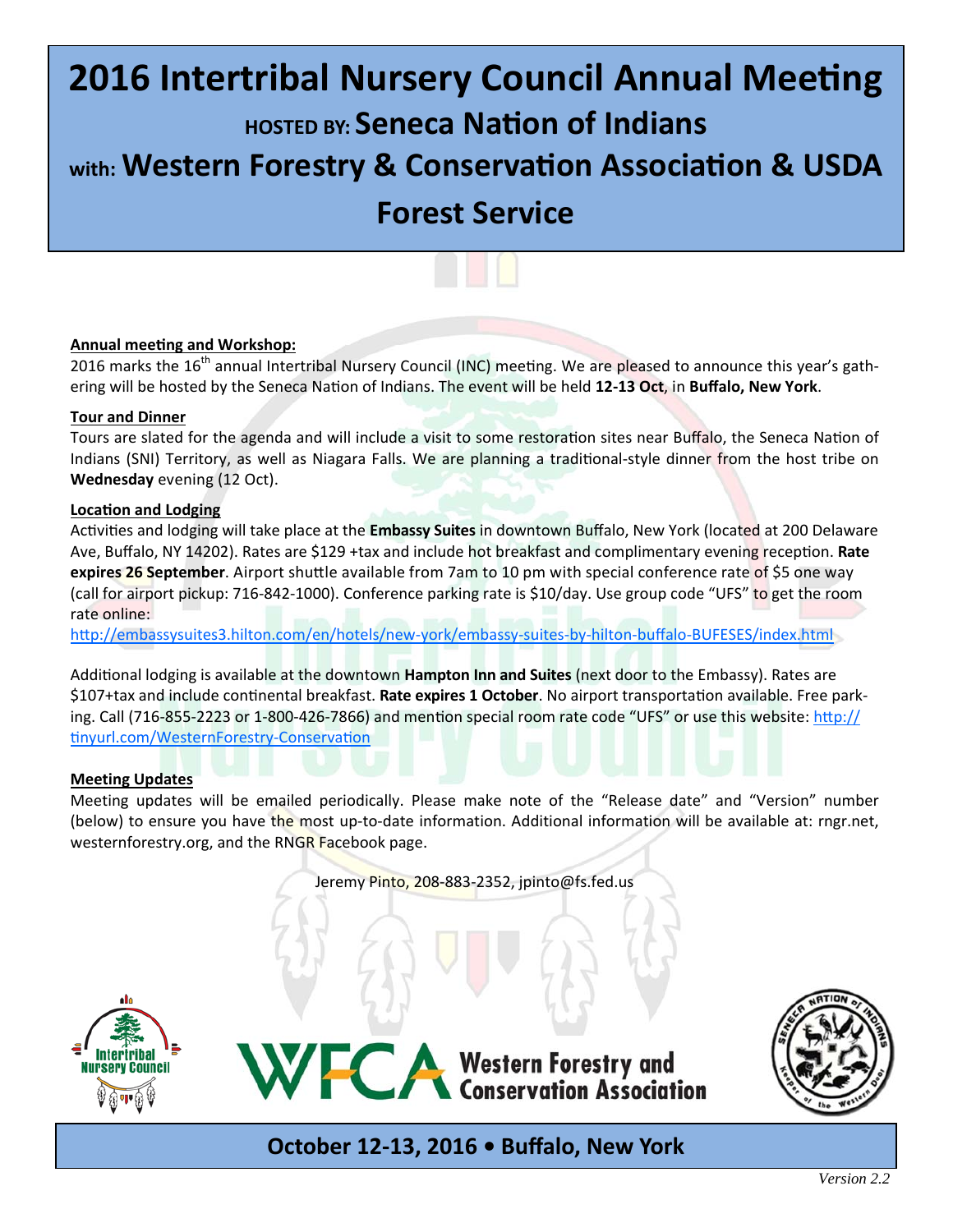## **2016 Intertribal Nursery Council Annual Meeting**

## **Seneca Nation of Indians & Western Forestry & Conservation Association**

#### **Wednesday, October 12**

- 8:30 *Welcome and Elder Blessing ‐* **Jeremiah Pinto**, USDA Forest Service, Moscow, ID; TBA, Seneca Nation of Indians (SNI), Cattaragus, NY
- *9:00 Round Robin IntroducƟons*
- *9:20 NaƟve Plants on Seneca NaƟon*  **Ken Parker**, SNI, Cattaragus, NY
- 9:35 *Cultural Landscapes* **Jay Toth**, Cattaragus, NY
- 9:55 *Clear Creek waterline: protection to restoration -***Shannon Seneca, SNI, Cattaragus, NY**
- 10:15 *Saving our seeds: 2016 summer internship*  **Denise Kasprzak, Rebecca Edler, Enos Anton, Ciara Powless** - College of Menominee Nation, Sustainable Development Institute, Keshena, WI

#### 10:35 **Break**

- 11:00 *Bureau of Land Management and Duck Valley greenhouses: overview and update on a successful partnership* - **Susan Filkins, Kenneth Pete, Jr**., BLM, Owyhee, NV
- 11:20 Tribal nursery and US Fish and Wildlife collaboration *for habitat restoraƟon* - **Jeff EvereƩ**, USFWS, Portland, OR
- 11:40 Ancestral Lands, a conservation corps program mod*el empowering NaƟve youth to lead our NaƟons back to ecological and cultural well‐being: Diné and Acoma Pueblo programs* - **Andrea Stanley, Aaron Lowden**, Southwest Conservation Corps, NM

#### 12:20 Lunch

#### 1:30 Tour departure

*Visit 2 restoraƟon sites in Erie County* - **Vicky Haas**, Erie County, Buffalo, NY *Clear Creek restoraƟon site (Seneca NaƟon Territory)* 

- **Shannon Seneca**, SNI, Cattaragus, NY

*Seneca NaƟon AdministraƟon Building naƟve plant* 

*landscaping* - Ken Parker, SNI, Cattaragus, NY

5:30 Traditional Dinner (included with registration) 7:00 Depart back to Hotel

#### **Thursday, October 13**

- 8:30 *Reduce the risk of introducing plant pathogens into nursery stock and the subsequent outplanting into habitat restoraƟon sites* - **Karen Suslow**, Dominican University, San Rafael, CA
- *9:30 Preparing for the future impacts of Emerald Ash Borer – MulƟ Level Planning* - **Les Benedict**, Saint Regis Mohawk Tribe, Awkwesasne, NY

10:00 Break

- 10:20 *NaƟve plant traits: beauƟful adaptaƟons, regional realiƟtes ‐* **Dan Segal**, The Plantsmen Nursery, Groton, NY
- 10:40 *Sustainable harvesƟng of culturally‐significant plant species: Cherokee and Maliseet examples* - **Michelle Baumfleck, Tommy Cabe, James Chamberlain, & John Munsell**, Virginia Tech, Eastern Band of Cherokee Indians, & USFS
- 11:10 *Using a bulk soil moisture sensor in small pots to control greenhouse irrigaƟon* - **Steven Link, Patrick Mills, & Rodney Skeen**, Confederated Tribes of the Umatilla Indian Reservation, Pendleton, OR
- 11:30 Regulating seed moisture for optimal germination *and storage* - **Bob Karrfalt**, US Forest Service, Dry Branch, GA

12:00 Lunch

13:30 Tour departure to Niagara Falls 5:00 Return to hotel

 *Version 2.2*

## **October 12-13, 2016 • Embassy Suites Downtown• Buffalo, NY**